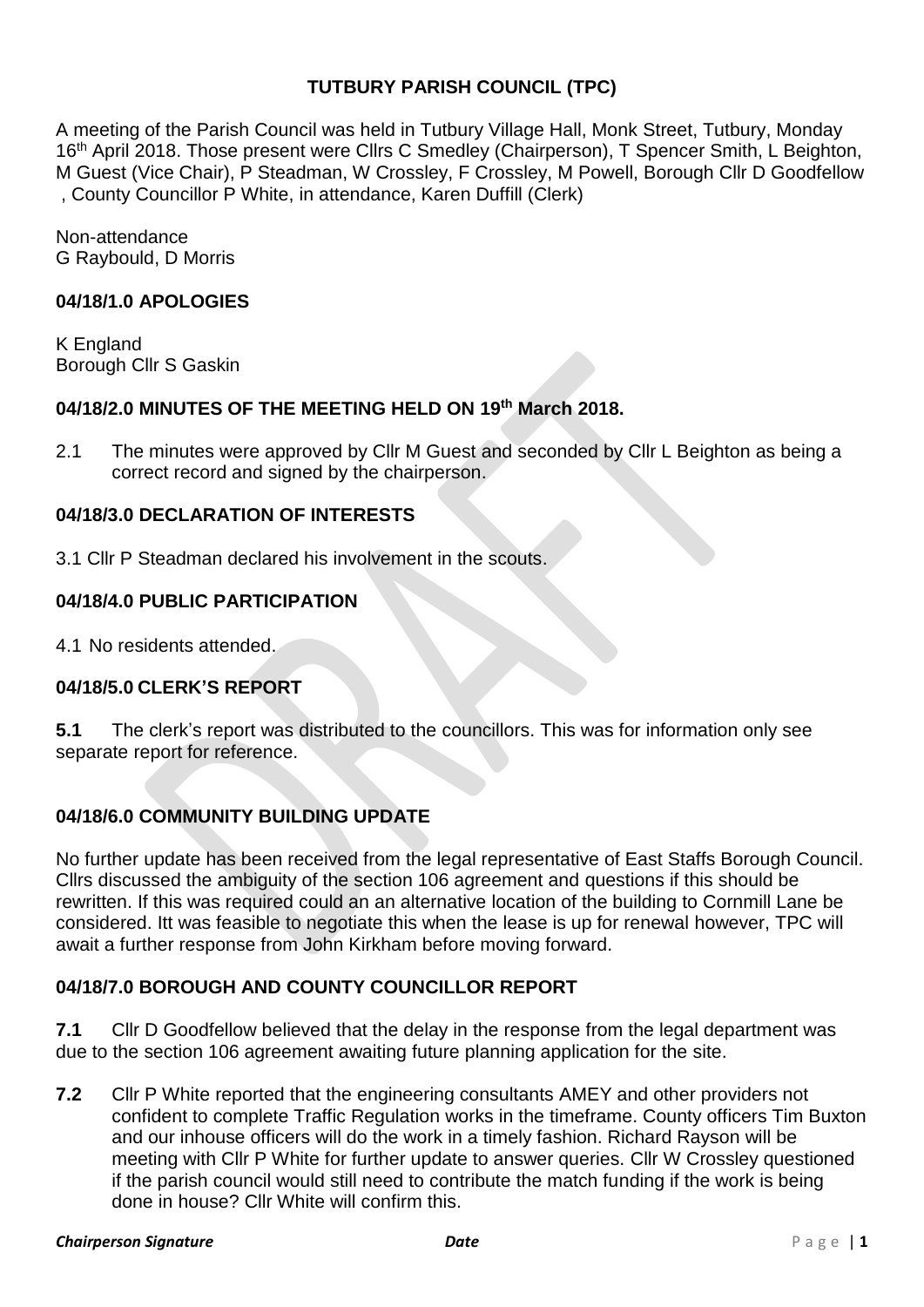**7.3** Cllr P White confirmed that the Community Fund is open again for grant applications. Closing date Feb 2019.

## **04/18/8.0 REMOVAL OF TREE STUMPS IN THE CLOSED CHURCHYARD**

**8.1** Cllr Guest has obtained three quotes to remove some tree stumps and a split tree in the churchyard to allow mowing and to make room for a marquee on Remembrance Sunday.

Quote 1 £300 plus Vat Quote 2 **£260.00 (no VAT)** Quote 3 £170 no VAT The stumps would be ground down and would leave a foot-deep disturbed soil. Bulbs could be planted in the area.

8.2 Cllr Guest also obtained a quote of £140 to remove the tree in the vicarage grounds, that was overhanging the church boundary wall. This was posing a risk if it fell and damaged the wall. The details will be passed to the church to consider. as this was not the responsibility of the parish council.

## **RESOLUTION**

Cllr MG proposed to remove stumps and split tree from the closed churchyard and obtain insurance documentation from the contractor. Cllr P Steadman seconded the proposal.

# **04/18/9. DATA PROTECTION IMPLEMTATION PLANS**

**9**.1 The training seminar attended by the clerk and Cllr L Beighton was interesting and confirmed that the council requires a data processor which would be the clerk and a Data Protection Officer who cannot be the clerk or a councillor as there would be a conflict of interest. Councillors can be a DPO for a neighbouring council or there is an option to use the County Council as set out in the previous meeting.

The clerk advised that it would be wise to await further updates from the National Association of Local Clerks as the legislation was still under review. The clerk will await model procedures and processes that maybe developed from the council associations. The clerk will investigate the option of working with Rolleston Parish Council in appointing a data protection officer.

## **RESOLUTION**

It was resolved that Cllr L Beighton could be the lead councillor in this area and potentially be the data protection officer for Rolleston Parish Council if shared working was set up.

# **04/18/10.0 END OF YEAR ACCOUNTS AND EXTERNAL AUDIT**.

the internal auditor will visit again  $17<sup>th</sup>$  April to complete the internal audit section of the annual return, the parish council will complete the other sections of the return in the May meeting. This will be published on our website, to advertise the public period to view the accounts in June. The clerk and Cllr T Spencer Smith has been trained to update the website to be able to comply with the publishing of these documents.

The end of year accounts summary will be published in the Annual Parish Meeting.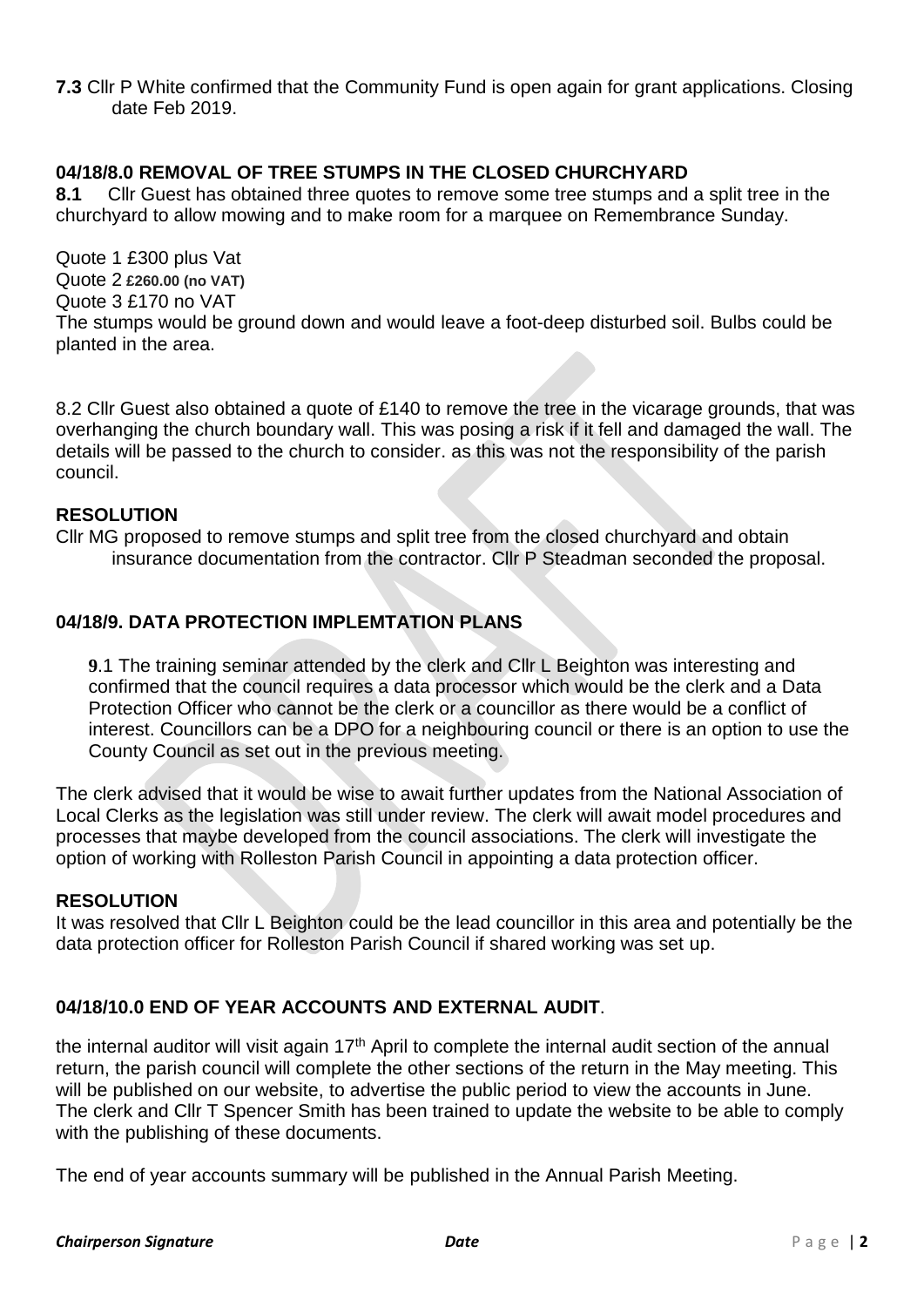#### **Year ending 31/3/16**

| Year    |
|---------|
| ending  |
| 31/3/17 |

|          | <b>INCOME</b>                    |          |  |  |
|----------|----------------------------------|----------|--|--|
| 38094.56 | Precept                          | 38350.02 |  |  |
| 2810.00  | <b>ESBC</b> income grant         | 2416.00  |  |  |
| 30.00    | <b>Sundries</b>                  |          |  |  |
| 400.00   | Parks & open spaces              |          |  |  |
| 0.00     | Loan/Capital receipts            |          |  |  |
| 10.82    | 10.84<br>Interest on investments |          |  |  |
|          | Other grants/donations           | 520.00   |  |  |
| 2066.23  | Vat & other refunds              | 1793.13  |  |  |
| 43411.61 | <b>TOTAL INCOME</b>              | 43089.99 |  |  |
|          |                                  |          |  |  |
|          | <b>EXPENDITURE</b>               |          |  |  |
| 19921.20 | General administration           | 22113.41 |  |  |
| 2366.85  | Section 137 payments             | 3178.13  |  |  |
| 0.00     | Capital schemes                  | 140.00   |  |  |
| 6142.58  | Highways, f'paths & bus shelters | 1392.22  |  |  |
| 7730.09  | Parks & open spaces              | 9201.33  |  |  |
| 0.00     | Provision for doubtful debts     |          |  |  |
| 2002.50  | <b>Other Grants</b>              |          |  |  |
| 2098.63  | Vat on payments                  | 2019.92  |  |  |
| 40261.85 | <b>TOTAL EXPENDITURE</b>         | 38045.00 |  |  |
|          |                                  |          |  |  |
|          | <b>FUND BALANCE</b>              |          |  |  |
| 29974.36 | Balance at 1st April             | 33124.12 |  |  |
|          | Bank error & uncashed cheque     |          |  |  |
| 43411.61 | <b>Add Total Income</b>          | 43089.99 |  |  |
| 73385.97 | <b>Total Income</b>              | 76214.11 |  |  |
| 40261.85 | <b>Deduct Total Expenditure</b>  | 38045    |  |  |
| 33124.12 | <b>Balance at 31 March</b>       | 38169.11 |  |  |
|          |                                  |          |  |  |

#### **Earmarked Reserve for 2017/2018**

Election costs £5000 New Burial Ground £4000 included in the Balance as at 31st March

#### **Earmarked Reserve for 2018/2019**

| Old School community |       |
|----------------------|-------|
| building (TOSCA)     | 1000  |
| Election             | 5000  |
| Burial               | 10000 |
| Community B          | 5000  |
| Contingency          | 3000  |
| Total                | 24000 |

#### **Asset register Total**

180453.78

## **04/18/11.0 ACCOUNTS FOR PAYMENT**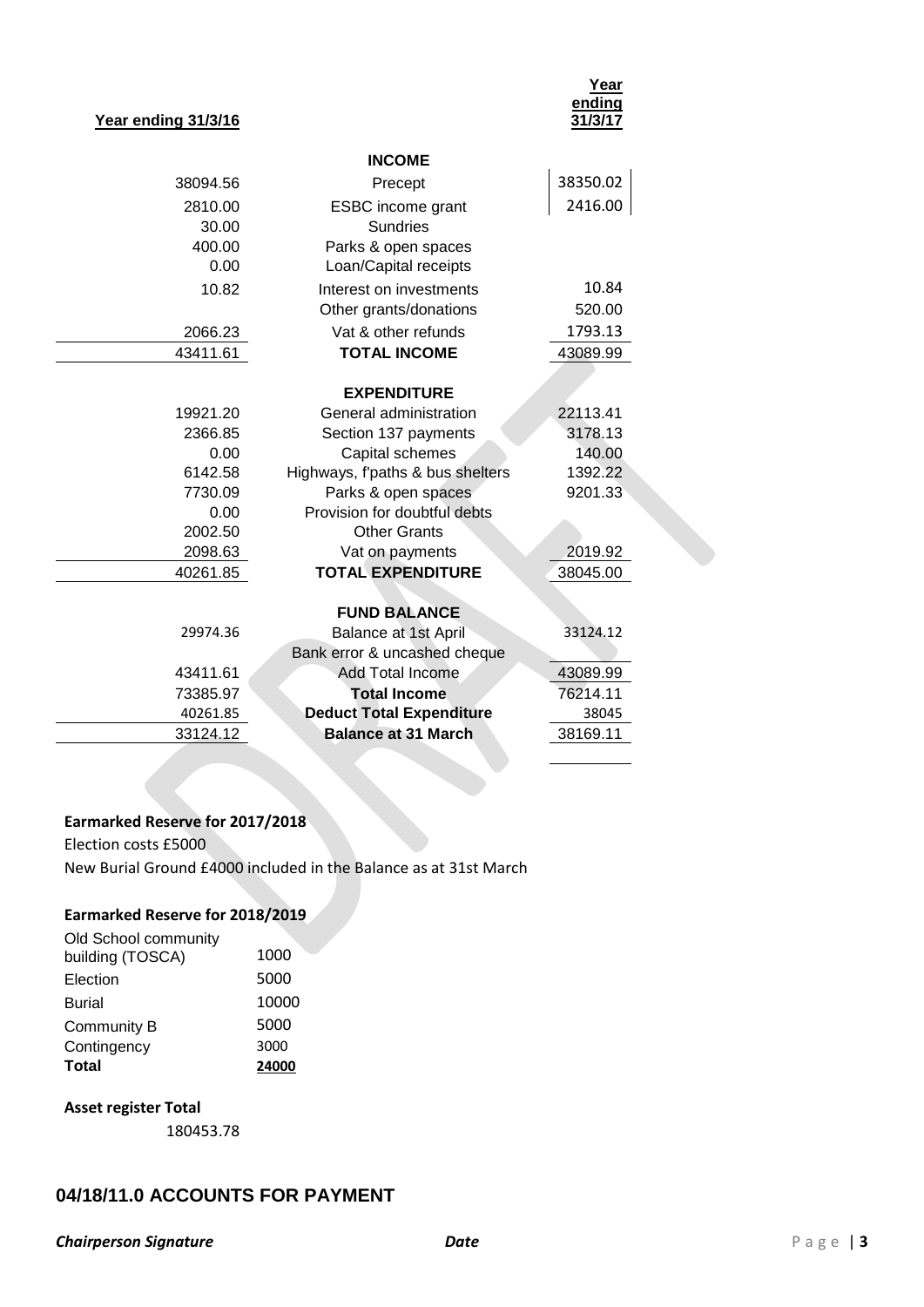12.1 Accounts were approved for payment, proposed by Cllr T Spencer Smith and Seconded Cllr M Guest.

| <b>DETAILS</b>               |                                      | <b>SUB</b> | <b>VAT</b> | <b>TOTAL</b> |
|------------------------------|--------------------------------------|------------|------------|--------------|
| Karen Duffill                | Clerks Salary                        |            |            | 873.66       |
| Karen Duffill                | <b>Clerks Expenses</b>               |            |            | 91.85        |
| Karen Duffill                | Printing BKV material                | 3.00       |            |              |
| T Heath                      | Moving cornmill Lane pitch           | 50         | 10         | 60.00        |
| <b>Reflex Printing</b>       | Best Kept Village posters            | 16.00      |            | 16.00        |
| <b>SLCC</b>                  | <b>Annual Subscription</b>           | 147        |            | 147.00       |
| <b>Staffordshire Pension</b> |                                      |            |            | 398.62       |
| <b>HMRC</b>                  |                                      |            |            | 97.03        |
|                              | Legionella control Monthly check inv |            |            |              |
| <b>Sterilizing services</b>  | 37443                                | 36.00      | 7.20       | 43.20        |
| Aucuba Landscapes            | Churchyard contract inv 3957         | 198.87     | 39.77      | 238.64       |
|                              |                                      |            |            |              |

# **04/18/12.0 BEST KEPT VILLAGE REPORT**

**12.1 A** Meeting was held on Apr 10<sup>th</sup>

Attendance Cllrs G Raybould and Cllr F Crossley only.

Apologies received from representative from;

Civic society

WI

Village Hall

However, responses of involvement have been committed by the above groups. ESBC have stated that the fleam will be tidied up however, this has not yet been done.

Additional posters have been copied Cllr Raybould will ask shop and pub owners to display them. Letter response received from the catholic church outlining their limited resource to tackle their area. Cllr F Crossley has compiled a response that the clerk has sent.

Cllr F Crossley was very disappointed with the support of the parish council and the community at the recent meeting. However, the map has been amended and sent off.

Cllrs reported that a brick has fallen out of the High Street bus shelter

The school have been contacted and the children will be encouraged to create some posters. Cllr L Beighton proposed that small prizes were awarded to the children to encourage them to submit a poster. £10 for a first prize and two £5 vouchers for 2<sup>nd</sup> and 3<sup>rd</sup> best poster.

However, some Cllrs though that the learning process in producing the posters was the true benefit of the competition.

# R**ESOLUTION**

Cllrs voted on the proposal to award prizes for the best kept poster competition. 2 Cllrs voted against, 2 abstained and the majority voted for the prizes to be awarded. The clerk will send an amended letter to the school,

# **04/18/13.0 HISTORIC SIGN FOR TUTBURY, TO ELECT A WORKING PARTY**

**13.1** Cllr L Beighton expressed an interest in joining a working party, as well as Cllr M Guest. Cllr Beighton will contact the civic society to arrange a meeting to discuss this further.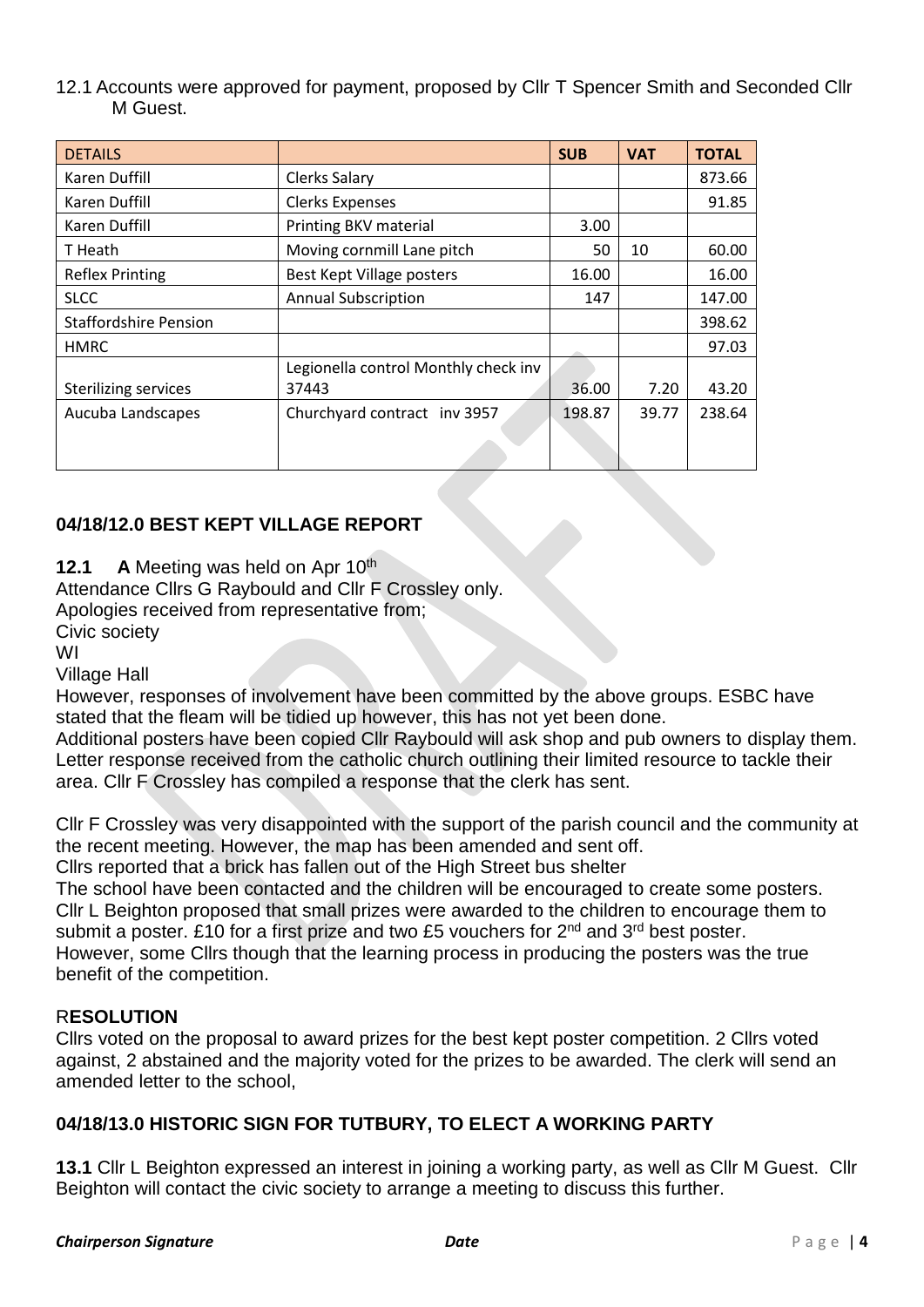# **04/18/14.0 ANNUAL PARISH MEETING UPDATE**

**14.1** Cllr T Spencer Smith had produced a poster and slight changes were suggested. Cllr Powell agreed to print these after the changes were made and Cllr Raybould would be asked to distribute them.

14.2 Cllr P Steadman had produced a newsletter to advertise the meeting, Best Kept village the new website and the need for a new contractor. Cllrs agreed that this should be distributed by the Councillor Street representative structure used last year, the clerk will organise the printing and distribution with help from Cllr Smedley.

14.3 Cllrs agreed that refreshments should be provided the clerk will purchase the tea, coffee and biscuits. Cllr Guest will provide plastic cups.

14.4 Cllrs M Guest and C Smedley had collated many photos for the picture quiz of Tutbury. Cllr T Spencer Smith agreed to assist on collating them for presentation on the evening.

14.5 The clerk has requested a member of Staffordshire Police to attend as a Guest speaker. A request was made for suggested topic areas. Cllrs made some suggestions that will be fed back to the representative that will attend on the night.

## **RESOLUTION**

Newsletters and posters will be printed. These will be distributed by Cllrs. Refreshments will be purchased. A quiz and speaker topics will be complied for the meeting.

# **04/18/15.0 PLANNING MATTERS -TO REVIEW RECENT APPLICATIONS**

#### 15.1

#### **P/2018/00363**

**Proposal:** Crown reduction by 2.5 metres in height and 1 metre to both sides of 2 Sycamores trees

**Location:** 34C High Street, Tutbury, Staffordshire, DE13 9LS

## **No Objection**

## **P/2018/00274**

Erection of an extension to front canopy, single storey rear extension, conversion of existing garage to form lounge, conversion of loft space above existing garage to form home office and conversion of existing lounge to form garage and utility area 39 Ironwalls Lane Tutbury DE13 9NH

## **No Objection**

## **DECISIONS**

Erection of a single storey front extension and single storey side extension 45 Green Lane, Tutbury, Staffordshire, DE13 9NN **PERMITTED**

Erection of a two-storey side and single storey rear extension 33 Wakefield Avenue, Tutbury, DE13 9JU

#### *Chairperson Signature Date* P a g e | **5**